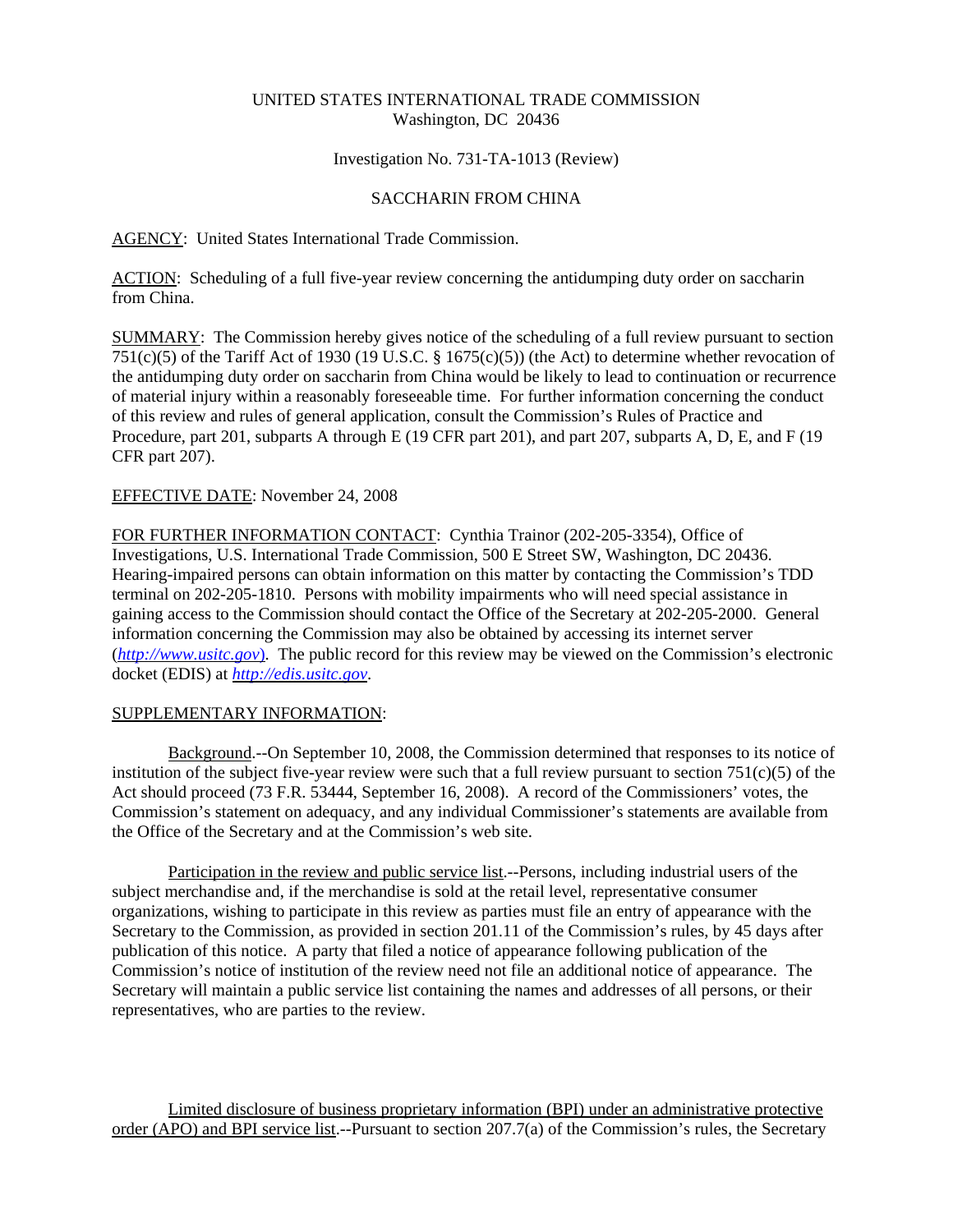will make BPI gathered in this review available to authorized applicants under the APO issued in the review, provided that the application is made by 45 days after publication of this notice. Authorized applicants must represent interested parties, as defined by 19 U.S.C. § 1677(9), who are parties to the review. A party granted access to BPI following publication of the Commission's notice of institution of the review need not reapply for such access. A separate service list will be maintained by the Secretary for those parties authorized to receive BPI under the APO.

Staff report.--The prehearing staff report in the review will be placed in the nonpublic record on March 9, 2009, and a public version will be issued thereafter, pursuant to section 207.64 of the Commission's rules.

Hearing.--The Commission will hold a hearing in connection with the review beginning at 9:30 a.m. on March 26, 2009, at the U.S. International Trade Commission Building. Requests to appear at the hearing should be filed in writing with the Secretary to the Commission on or before March 20, 2009. A nonparty who has testimony that may aid the Commission's deliberations may request permission to present a short statement at the hearing. All parties and nonparties desiring to appear at the hearing and make oral presentations should attend a prehearing conference to be held at 9:30 a.m. on March 24, 2009, at the U.S. International Trade Commission Building. Oral testimony and written materials to be submitted at the public hearing are governed by sections  $201.6(b)(2)$ ,  $201.13(f)$ ,  $207.24$ , and  $207.66$  of the Commission's rules. Parties must submit any request to present a portion of their hearing testimony in camera no later than 7 business days prior to the date of the hearing.

Written submissions.--Each party to the review may submit a prehearing brief to the Commission. Prehearing briefs must conform with the provisions of section 207.65 of the Commission's rules; the deadline for filing is March 18, 2009. Parties may also file written testimony in connection with their presentation at the hearing, as provided in section 207.24 of the Commission's rules, and posthearing briefs, which must conform with the provisions of section 207.67 of the Commission's rules. The deadline for filing posthearing briefs is April 7, 2009; witness testimony must be filed no later than three days before the hearing. In addition, any person who has not entered an appearance as a party to the review may submit a written statement of information pertinent to the subject of the review on or before April 7, 2009. On April 29, 2009, the Commission will make available to parties all information on which they have not had an opportunity to comment. Parties may submit final comments on this information on or before May 1, 2009, but such final comments must not contain new factual information and must otherwise comply with section 207.68 of the Commission's rules. All written submissions must conform with the provisions of section 201.8 of the Commission's rules; any submissions that contain BPI must also conform with the requirements of sections 201.6, 207.3, and 207.7 of the Commission's rules. The Commission's rules do not authorize filing of submissions with the Secretary by facsimile or electronic means, except to the extent permitted by section 201.8 of the Commission's rules, as amended, 67 Fed. Reg. 68036 (November 8, 2002). Even where electronic filing of a document is permitted, certain documents must also be filed in paper form, as specified in II (C) of the Commission's Handbook on Electronic Filing Procedures, 67 Fed. Reg. 68168, 68173 (November 8, 2002).

Additional written submissions to the Commission, including requests pursuant to section 201.12 of the Commission's rules, shall not be accepted unless good cause is shown for accepting such submissions, or unless the submission is pursuant to a specific request by a Commissioner or Commission staff.